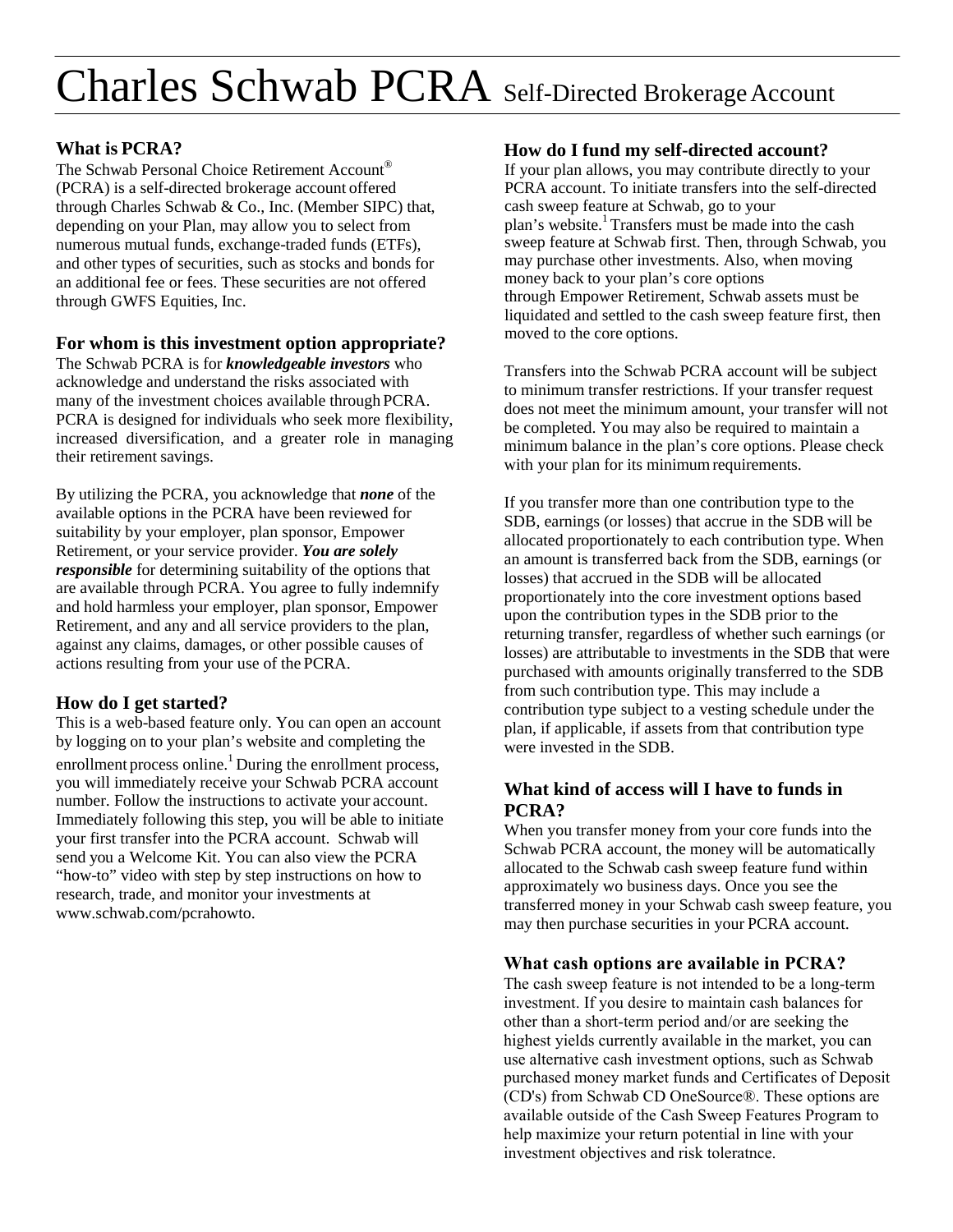For additional information, contact your Schwab representative or visi[t www.schwab.com/cash](http://www.schwab.com/cash) after you log into your account.

#### **How do I manage and/or make changes to my self-directed account?**

Place trades and manage your account through **www.schwab.com** and mobile applications, use Schwab's touch tone telephone service, Telebroker® , or voice [activated telephone s](http://www.schwab.com/)ervice, Schwab by Phone<sup>TM</sup> at **(888) 393-7272** or call the dedicated PCRA Call Center at **(888) 393-7272** to inquire about your daily account balance or change your investments in the PCRA.

#### **How do I transfer money from PCRA back to my Plan's core funds?**

Visit the Schwab website at **[www.schwab.com,](http://www.schwab.com/)** use Telebroker® or Schwab by Phone $^{TM}$  at (888) 393-7272 to transfer money from the Schwab PCRA acciybt to your core funds. You will need to:

- 1. Instruct Schwab to liquidate the securities and/or mutual funds in your PCRA account.
- 2. Wait for the proceeds to settle and be invested in your Schwab cash sweep feature.
- 3. Then use the plan's website or toll-free number to transfer the cash from your Schwab cash sweep feature to your core account.

#### *Direct distributions from your PCRA are not permitted.*

- Partial transfers from your Schwab cash sweep feature will be allocated to the core fund you have indicated within approximately two business days.
- For full liquidation of your Schwab cash sweep feature, use the "Transfer All" button on your plan's website. Money transferred into a core fund will be allocated to the fund you have indicated within approximately four business days. Additional time is needed for this transaction in order to transfer any accrued interest or dividends.

#### **What do I do if I want to make a withdrawal?**

If you are requesting a payout option, you must transfer cash from your Schwab PCRA account back to your plan's core options. If you transfer 100% from your Schwab PCRA account back to your plan's core options and no balance remains invested in the Schwab PCRA account, residual dividends will automatically sweep back to the core options that were used in your last full transfer request.

If additional money is deposited into the Schwab PCRA account at a later date (either via a new transfer request or payroll contribution, as applicable), the residual sweep process will discontinue.

If you have requested a voluntary payout but have insufficient money in your plan's core options, the request will be canceled. If the payout is due to a required distribution, such as a required minimum distribution, and you have insufficient money in your plan's core options, your PCRA account may be liquidated and the account closed. You will be responsible for any losses or expenses associated with the liquidation.

If you are requesting a disbursement or loan (if available in your Plan), you must transfer sufficient funds to process your request. If you do not have sufficient funds in your core funds at the time you submit your distribution request, your request will be processed to the extent possible from the core funds. However, this could result in a smaller payout than requested. Or, if your plan allows, you may instead request an in-kind rollover of your PCRA securities to another retirement plan or IRA rollover account.

A beneficiary is not authorized to trade and therefore unable to access the PCRA account. Beneficiaries should contact the plan's toll-free number for assistance.

#### **Who sends me statements?**

Empower Retirement sends quarterly statements. Schwab sends you a monthly statement.

**Note**: The account balance on your Empower Retirement and Schwab statements may be slightly different due to different period-ending dates (for example, one may be as of the last day of the quarter while the other may be as of the last business day).

*Please consider the investment objectives, risks, fees and expenses carefully before investing. For this and other important information prospectuses for all PCRA funds can be obtained on the Web site at [www.schwab.com](http://www.schwab.com/) or by calling (888) 393-7272. Read them carefully before investing. An investment in the cash sweep feature fund is not insured or guaranteed by the Federal Deposit Insurance Corporation or any other government agency.*